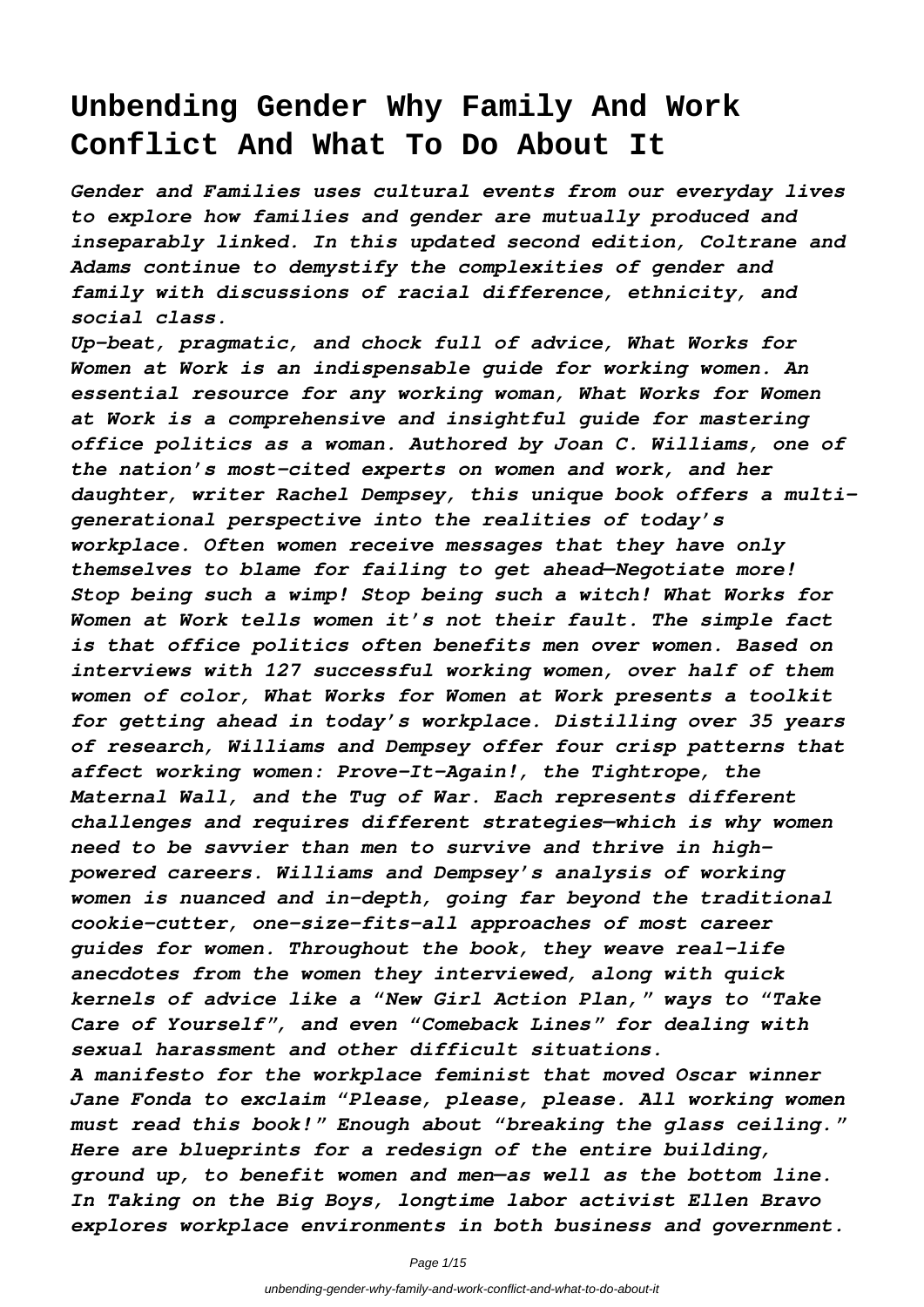*She recounts women's testimonies from offices, assembly lines, hospitals, and schools, unmasking the patronizing, trivializing, and minimizing tactics employed by "the big boys" and their surrogates, such as portraying feminism as women against men, and dismissing demands for pay equity, family leave, and flex time as outrageous. Also included are practical tips on everything from dealing with a sexual harasser to getting family members to share chores—and build equal relationships. In this "smart, kind, funny, and very effective" Gold Medal Winner of ForeWord Magazine's Book of the Year Award for Women's Issues, Bravo argues for feminism as a system of beliefs, laws, and practices that value women and work associated with women, while detailing activist strategies to achieve a society where everybody—women and men—reach their potential (Gloria Steinem, feminist icon). A collection of essays covering topics such as adoption, work, abuse, divorces, and lesbian mothers Closing of the American Mind Thinking About Elizabeth Cady Stanton*

*Why Family and Work Conflict and What To Do About It*

*The Maternal Wall*

*A Chorus of Stones*

#### *The Law Firm's Guide to Balanced Hours*

#### *Unfinished Business*

A powerful, persuasive, thought-provoking vision for how to finish the long struggle for equality between women and men, work and family When Anne-Marie Slaughter accepted her dream job as the first female director of policy planning at the U.S. State Department in 2009, she was confident she could juggle the demands of her position with the responsibilities of her family life. But then parenting needs caused her to make a decision to give her more time for her family. The reactions to her choice to leave Washington because of her kids led her to question the feminist narrative she grew up with. Her subsequent article for The Atlantic, 'Why Women Still Can't Have It All,' sparked intense debate and became one of the most-read pieces in the magazine's history. Now, in her refreshing and forthright voice, Anne-Marie Slaughter returns with her vision for what true equality between women and men really means, and how we can get there. She uncovers the missing piece of the puzzle, presenting a way in which both men and women can advance and thrive. With moving personal stories, individual action plans, and a broad outline for change, Anne-Marie Slaughter reveals a future in which all of us can finally finish the business of equality for women and men, work and family. 'Unfinished Business sets out a powerful vision not only for gender equality, but for the future of work. Anne-Marie Slaughter presents an important approach to tapping into the talent pool of gifted, educated women who have taken time out for their kids – and we need to pay attention.' Eric Schmidt Red Families v. Blue Families identifies a new family model geared for the post-industrial economy. Rooted in the urban middle class, the coasts and the "blue states" in the last three presidential elections, the Blue Family Paradigm emphasizes the importance of women's as well as men's workforce participation, egalitarian gender roles, and the delay of family formation until both parents are emotionally and financially ready. By contrast, the Red Family Paradigm--associated with the Bible Belt, the mountain west, and rural America--rejects these new family norms, viewing the change in moral and sexual values as a crisis. In this world, the

Page 2/15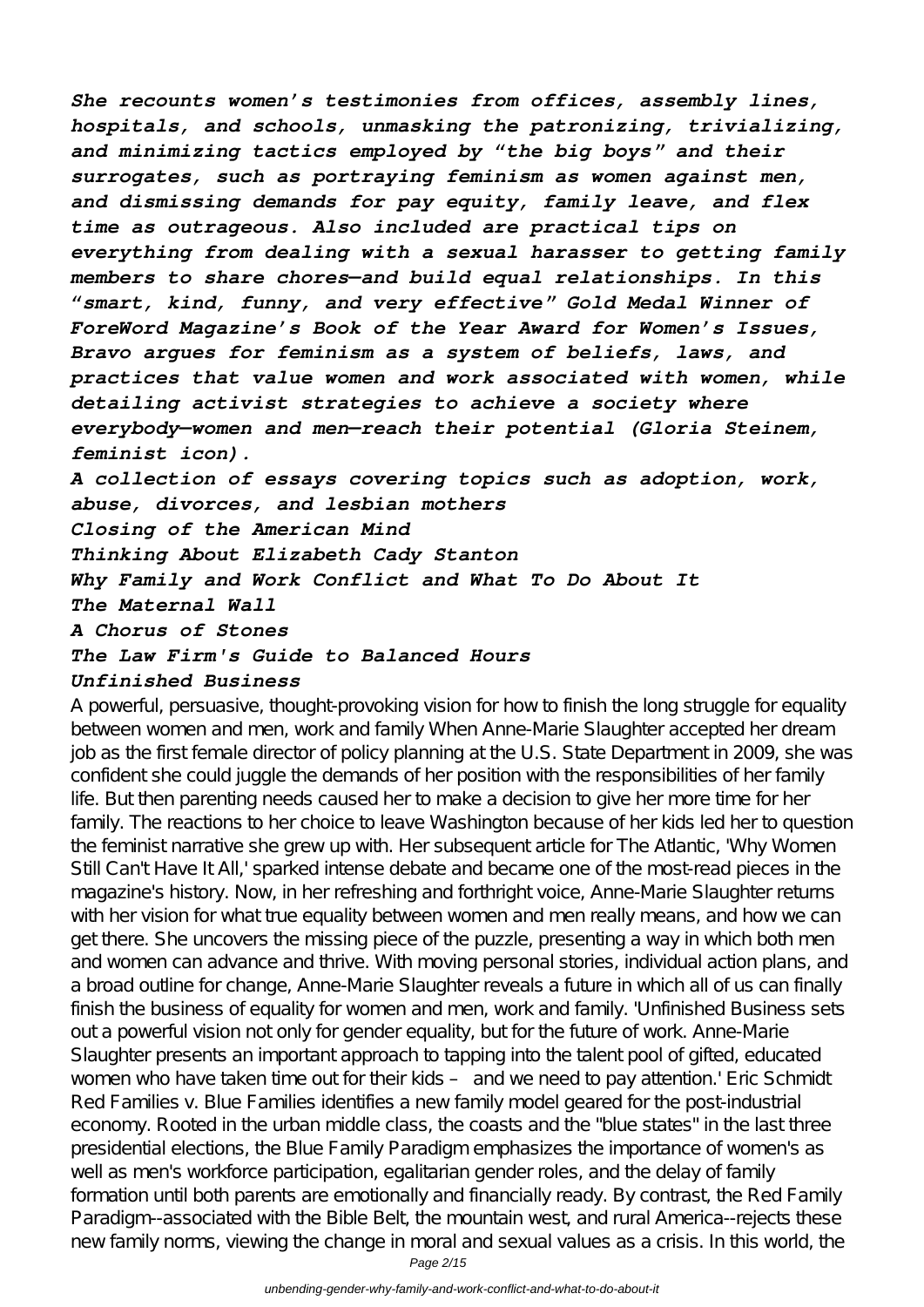prospect of teen childbirth is the necessary deterrent to premarital sex, marriage is a sacred undertaking between a man and a woman, and divorce is society's greatest moral challenge. Yet, the changing economy is rapidly eliminating the stable, blue collar jobs that have historically supported young families, and early marriage and childbearing derail the education needed to prosper. The result is that the areas of the country most committed to traditional values have the highest divorce and teen pregnancy rates, fueling greater calls to reinstill traditional values. Featuring the groundbreaking research first hailed in The New Yorker, this penetrating book will transform our understanding of contemporary American culture and law. The authors show how the Red-Blue divide goes much deeper than this value system conflict--the Red States have increasingly said "no" to Blue State legal norms, and, as a result, family law has been rent in two. The authors close with a consideration of where these different family systems still overlap, and suggest solutions that permit rebuilding support for both types of families in changing economic circumstances. Incorporating results from the 2008 election, Red Families v. Blue Families will reshape the debate surrounding the culture wars and the emergence of red and blue America.

Roth provides a perspective on social movements that emphasizes the interrelatedness of race, class, and gender in social movements and activists' lives. She introduces two concepts: social movement interaction, and bridging organizations, providing valuable tools for the comparison of case studies and integration of existing literature. The author also presents the history of the Coalition of Labor Union Women (CLUW) and demonstrates how her concepts apply to this organization.

A brilliant and provocative exploration of the interconnection of private life and the large-scale horrors of war and devastation. A Pulitzer Prize and National Book Critics Circle Award finalist, and a winner of the Bay Area Book Reviewers Association Award, Susan Griffin's A Chorus of Stones is an extraordinary reevaluation of history that explores the links between individual lives and catastrophic, world-altering violence. One of the most acclaimed and poetic voices of contemporary American feminism, Griffin delves into the perspective of those whose personal relationships and family histories were profoundly influenced by war and its often secret mechanisms: the bomb-maker and the bombing victim, the soldier and the pacifist, the grand architects who were shaped by personal experience and in turn reshaped the world. Declaring that "each solitary story belongs to a larger story"—and beginning with the brutal and heartbreaking circumstances of her own childhood—Griffin examines how the subtle dynamics of parenthood, childhood, and marriage interweave with the monumental violence of global conflict. She proffers a bold and powerful new understanding of the psychology of war through illuminating glimpses into the personal lives of Ernest Hemingway, Mahatma Gandhi, Heinrich Himmler, British officer Sir Hugh Trenchard, and other historic figures—as well as the munitions workers at Oak Ridge, a survivor of the Hiroshima bombing, and other humbler yet indispensible witnesses to history.

Cracks in the American Dream

The Price of Motherhood

Rethinking Commodification

Rethinking Contemporary Maternal Dilemmas

A Memoir of Marriage, Gender, and Moving On

What Children Need

Healthcare, Social Policy, and Work Perspectives

In this book Stone explores the reasons why high-achieving women with children interrupt their professional careers. This qualitative study, using the life history interview, shows that women are not opting out, but are being shut out by inflexible employers.

A wife's memoir of her husband's sex change describes how she endeavored to salvage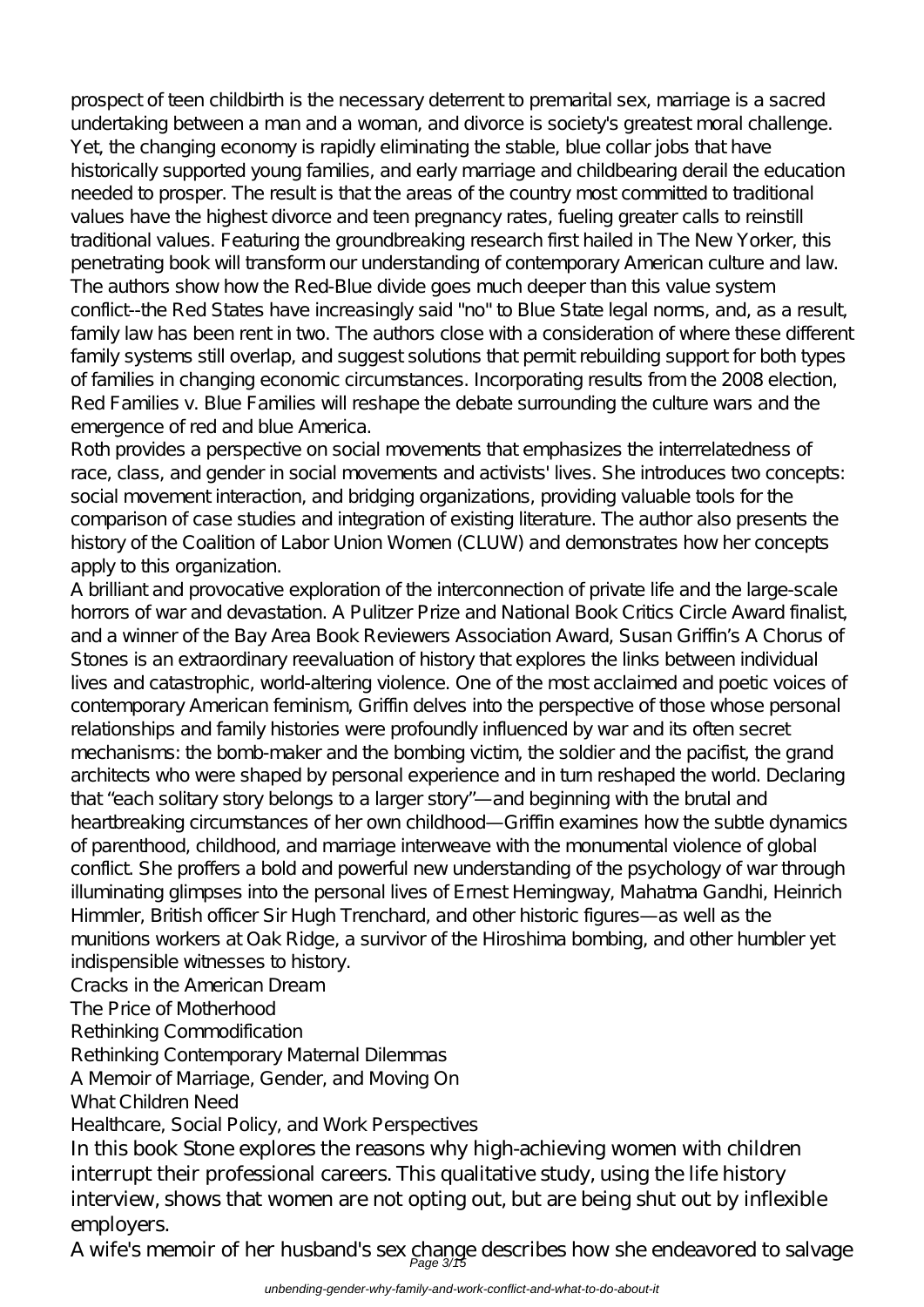their family life and protect her children, the difficult responses of their neighbors and the support she received from friends. By the author of Shiksa. 20,000 first printing. The Closing of the American Mind, a publishing phenomenon in hardcover, is now a paperback literary event. In this acclaimed number one national best-seller, one of our country's most distinguished political philosophers argues that the social/political crisis of 20th-century America is really an intellectual crisis. Allan Bloom's sweeping analysis is essential to understanding America today. It has fired the imagination of a public ripe for change.

Winner of the 2017 Race, Gender, and Class Section Book Award from the American Sociological Association Popular discussions of professional women often dwell on the conflicts faced by the woman who attempts to "have it all," raising children while climbing up the corporate ladder. Yet for all the articles and books written on this subject, there has been little work that focuses on the experience of African American professional women or asks how their perspectives on work-family balance might be unique. Raising the Race is the first scholarly book to examine how black, married career women juggle their relationships with their extended and nuclear families, the expectations of the black community, and their desires to raise healthy, independent children. Drawing from extensive interviews with twenty-three Atlanta-based professional women who left or modified careers as attorneys, physicians, executives, and administrators, anthropologist Riché J. Daniel Barnes found that their decisions were deeply rooted in an awareness of black women's historical struggles. Departing from the possessive individualistic discourse of "having it all," the women profiled here think beyond their own situation—considering ways their decisions might help the entire black community. Giving a voice to women whose perspectives have been underrepresented in debates about work-family balance, Barnes's profiles enable us to perceive these women as fully fledged individuals, each with her own concerns and priorities. Yet Barnes is also able to locate many common themes from these black women's experiences, and uses them to propose policy initiatives that would improve the work and family lives of all Americans.

Fatherhood and Masculinity in Britain, 1914-1960

Feminism, Marxism, Antiwork Politics, and Postwork Imaginaries

In Pursuit of Equity

Sex Changes

Black Career Women Redefine Marriage, Motherhood, and Community

Mother Troubles

Gender and Families

**Drawing on the most important studies in psychology, human aggression, anthropology, and primatology, and on hundreds of original interviews conducted over a period of more than 20 years, this groundbreaking treatise urges women to look within and to consider other women realistically, ethically, and kindly and to forge bold and compassionate alliances. Without this necessary next step, women will never be liberated. Detailing how women's aggression may not take the same form as men's, this investigation**

Page 4/15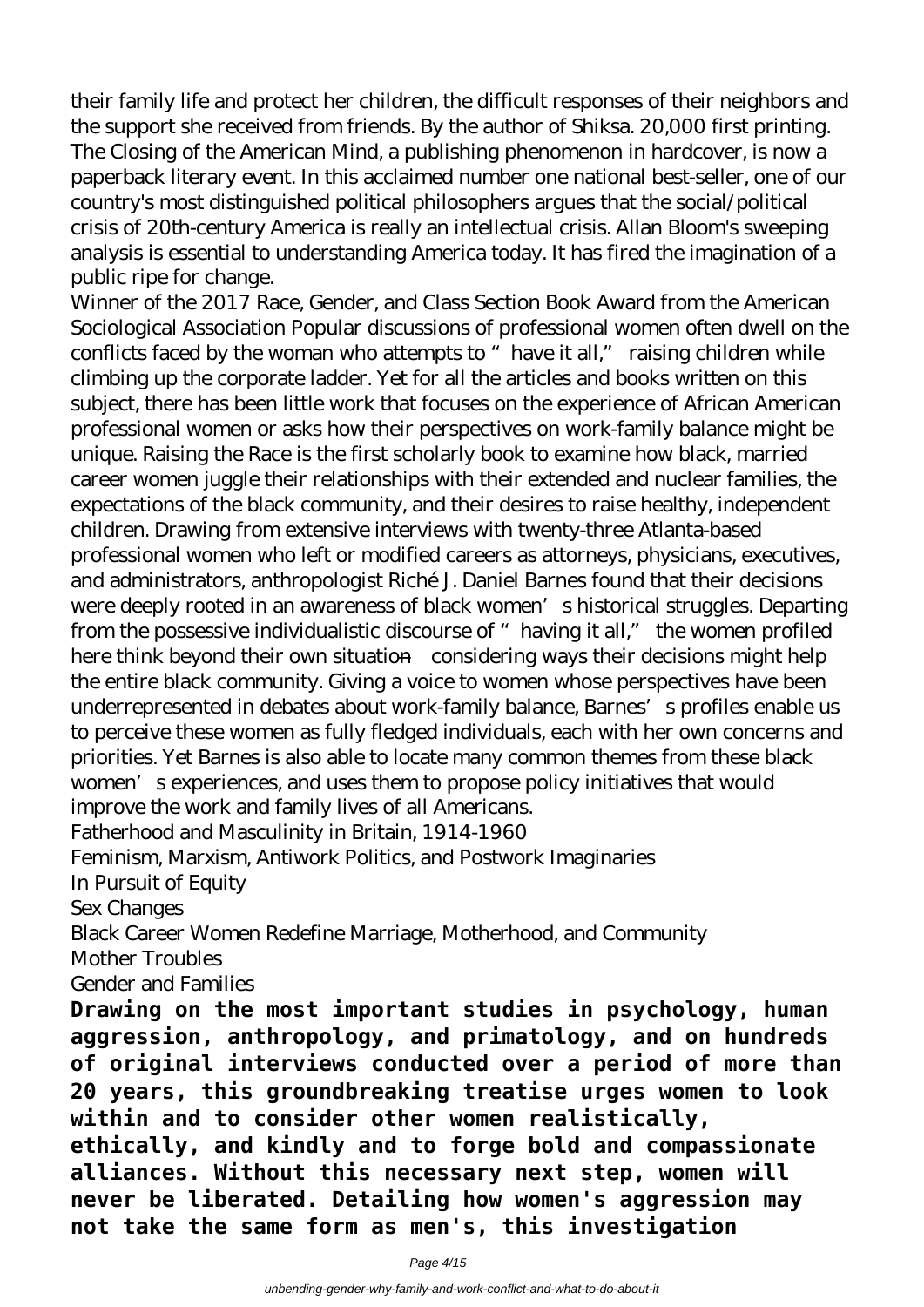**reveals--through myths, plays, memoir, theories of revolutionary liberation movements, evolution, psychoanalysis, and childhood development--that girls and women are indeed aggressive, often indirectly and mainly toward one another. This fascinating work concludes by showing that women depend upon one another for emotional intimacy and bonding, and exclusionary and sexist behavior enforces female conformity and discourages independence and psychological growth.**

**The Career Mystique examines taken-for-granted rules of the career game--that continuous, full-time, hard work pays off--deeply embedded in the American Dream. Possibilities of fulfilling the career mystique are dwindling, given insecurities and risks of a global economy, strains and double demands on the job and at home, uncertainties and ambiguities around retirement. This outdated myth stands in the way of fashioning innovative policies more in keeping with life in 21st century America. Visit our website for sample chapters!**

**Fathers are often neglected in histories of family life in Britain. Family Men provides the first academic study of fathers and families in the period from the First World War to the end of the 1950s. It takes a thematic approach, examining different aspects of fatherhood, from the duties it encompassed to the ways in which it related to men's identities. The historical approach is socio-cultural: each chapter examines a wide range of historical source materials in order to analyse both cultural representations of fatherhood and related social norms, as well as exploring the practices and experiences of individuals and families. It uncovers the debates surrounding parenting and family life and tells the stories of men and their children. While many historians have examined men's relationship to the home and family in histories of gender, family life, domestic spaces, and class cultures more generally, few have specifically examined fathers as crucial family members, as historical actors, and as emotional individuals. The history of fatherhood is extremely significant to contemporary debate: assumptions about fatherhood in the past are constantly used to support arguments about the state of fatherhood today and the need for change or otherwise in the future. Laura King charts men's changing experiences of fatherhood, suggesting that**

Page 5/15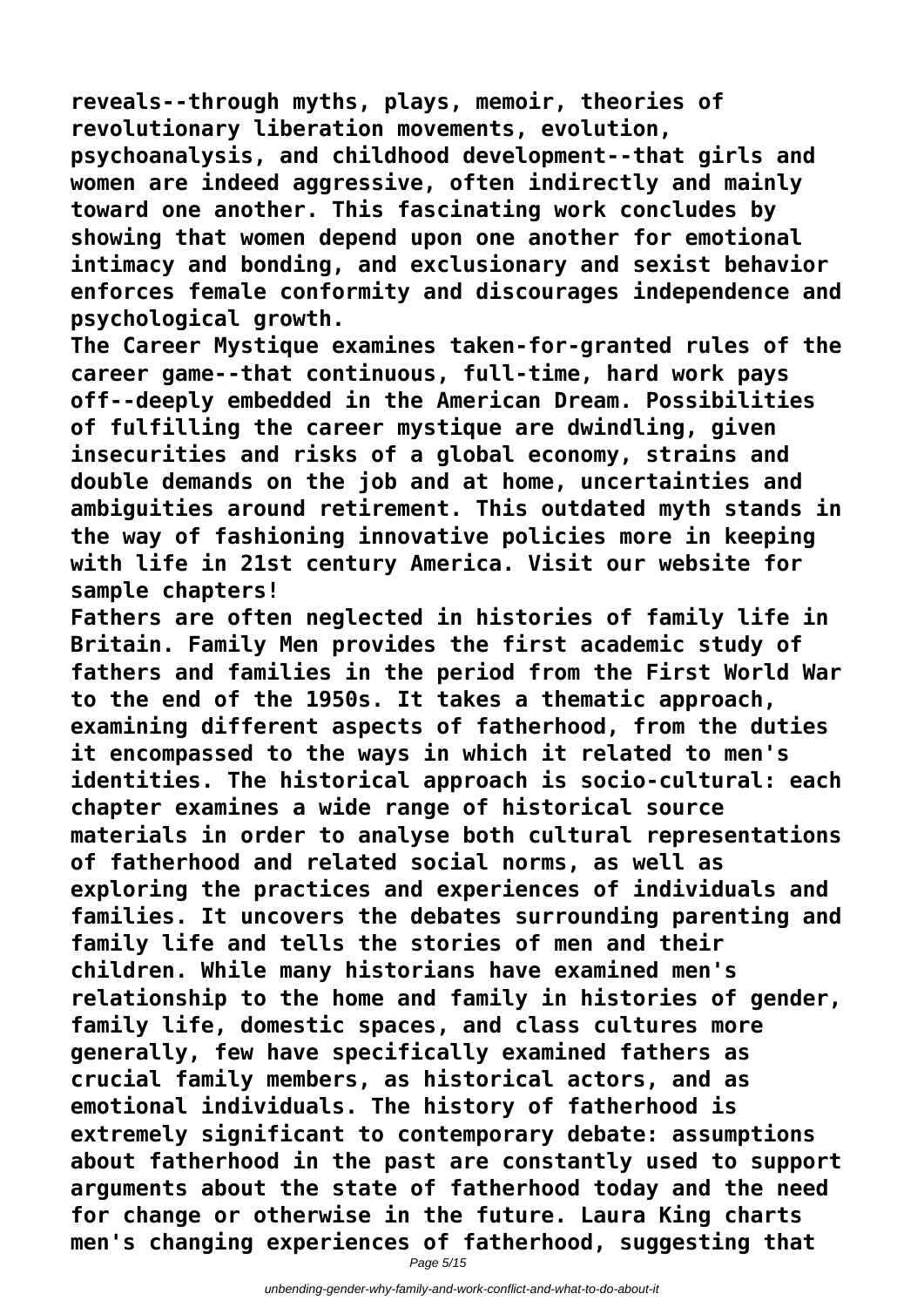**although the roles and responsibilities fulfilled by men did not shift rapidly, their relationships, position in the family, and identities underwent significant change between the start of the First World War and the 1960s. In an advanced industrial society like the contemporary U.S., where an array of legal, political, institutional, and economic processes work against gender inequality, how does this inequality persist? Are there general social processes through which gender as a principle of social inequalitymanages to rewrite itself into new forms of social and economic organization?Framed by Gender claims there are, highlighting a powerful contemporary persistence in people's everyday use of gender as a primary cultural tool for organizing social relations with others. Cecilia Ridgeway asserts that widely shared cultural beliefs about gender act as a "common knowledge" framethat people use to make sense of one another in order to coordinate their interaction. The use of gender as an initial framing device spreads gendered meanings, including assumptions about inequality embedded in those meanings, beyond contexts associated with sex and reproduction to all spheres ofsocial life that are carried out through social relationships. These common knowledge cultural beliefs about gender change more slowly than do material arrangements between men and women, even though these beliefs do respond eventually. As a result of this cultural lag, at sites of innovation wherepeople develop new forms of economic activity or new types of social organization, they confront their new, uncertain circumstances with gender beliefs that are more traditional than those circumstances. They implicitly draw on the too convenient cultural frame of gender to help organize their newways of doing things. As they do so, they reinscribe trailing cultural assumptions about gender difference and gender inequality into the new activities, procedures, and forms of organization that they create, in effect, reinventing gender inequality for a new era. Ridgeway argues that thispersistence dynamic does not make equality unattainable but does mean that progress is likely to be uneven and depend on the continued, concerted efforts of people. Thus, a powerful and original take on the troubling endurance of gender inequality, Framed by Gender makes clear that the path towardsequality will not be a long, steady march, but**

Page 6/15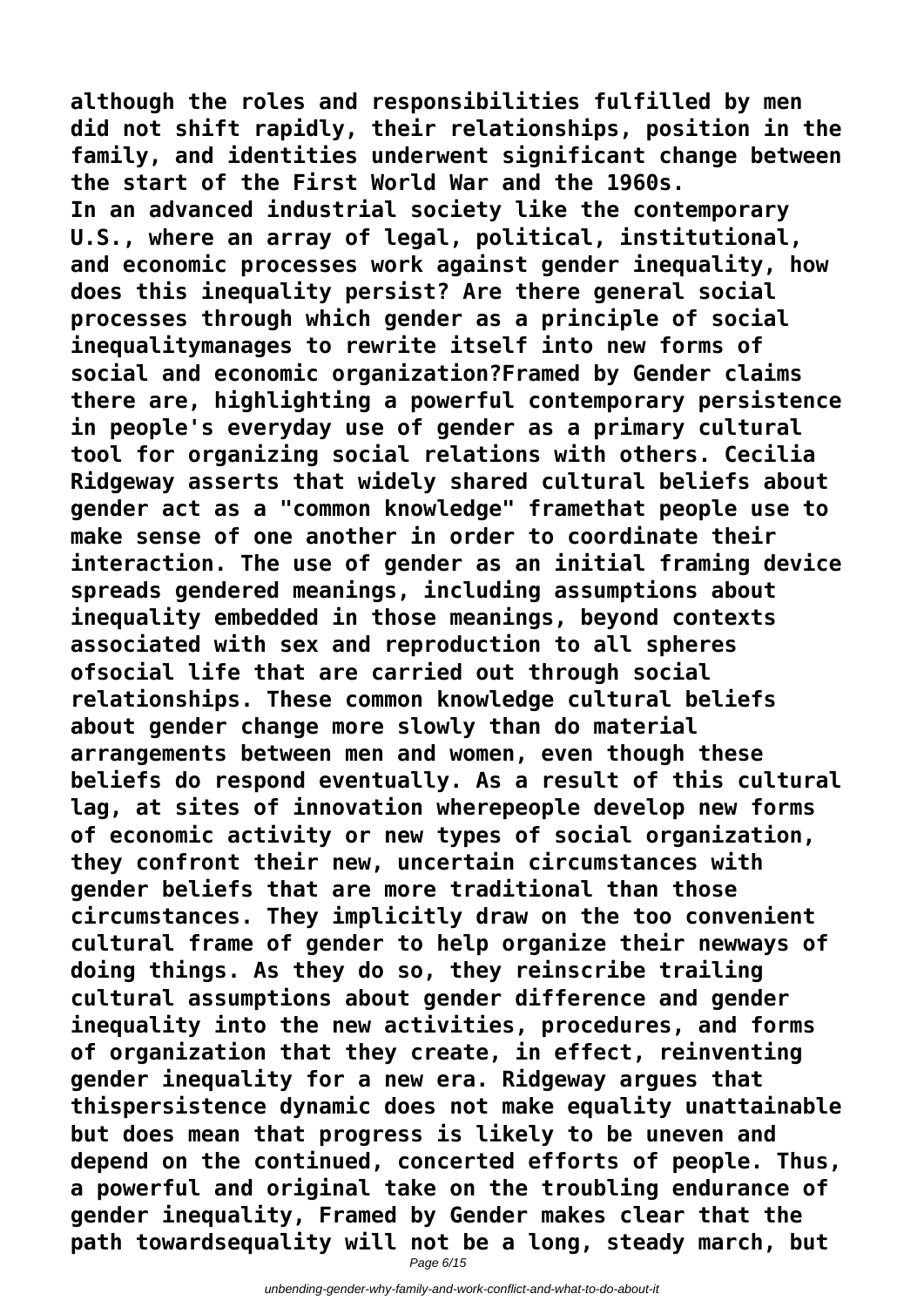### **a constant and uneven struggle. Bias Interrupted Matricentric Feminism The Coalition of Labor Union Women Toward a Feminist Theory of Freedom Symposium Building Movement Bridges**

### **Creating Inclusion for Real and for Good**

A former New York Times reporter tackles the difficult issue of gender economic equality, confronting the financial penalties levied on motherhood. Reprint. 40,000 first printing. A leading Washington journalist argues that gay marriage is the best way to preserve and protect society's most essential institution Two people meet and fall in love. They get married, they become upstanding members of their community, they care for each other when one falls ill, they grow old together. What's wrong with this picture? Nothing, says Jonathan Rauch, and that's the point. If the two people are of the same sex, why should this chain of events be any less desirable? Marriage is more than a bond between individuals; it also links them to the community at large. Excluding some people from the prospect of marriage not only is harmful to them, but is also corrosive of the institution itself. The controversy over gay marriage has reached a critical point in American political life as liberals and conservatives have begun to mobilize around this issue, pro and con. But no one has come forward with a compelling, comprehensive, and readable case for gay marriage-until now. Jonathan Rauch, one of our most original and incisive social commentators, has written a clear and honest manifesto explaining why gay marriage is important-even crucial-to the health of marriage in America today. Rauch grounds his argument in commonsense, mainstream values and confronting the social conservatives on their own turf. Gay marriage, he shows, is a "win-win-win" for strengthening the bonds that tie us together and for remaining true to our national heritage of fairness and humaneness toward all.

The United States has the most family-hostile public policy in the developed world. Despite what is often reported, new mothers don't Òopt outÓ of work. They are pushed out by discriminating and inflexible workplaces. Today's workplaces continue to idealize the worker who has someone other than parents caring for their children. Conventional wisdom attributes women's decision to leave work to their maternal traits and desires. In this thought-provoking book, Joan Williams shows why that view is misguided and how workplace practice disadvantages menÑboth those who seek to avoid the breadwinner role and those who embrace itÑas well as women. Faced with masculine norms that define the workplace, women must play the tomboy or the femme. Both paths result in a gender bias that is exacerbated when the two groups end up pitted against each other. And although work-family issues long have been seen strictly through a gender lens, we ignore class at our peril. The dysfunctional relationship between the professional-managerial class and the white working class must be addressed before real reform can take root. Contesting the idea that women need to negotiate better within the family, and redefining the notion of success in the workplace, Williams reinvigorates the work-family debate and offers the first steps to making life manageable for all American families.

Finalist for the National Book Award: Joan Williams<sup>®</sup>s unforgettable first novel is the story of a small Southern town struggling to care for one of its own In a rundown farmhouse in Mississippi, Jake Darby wakes up one morning to find his world forever changed. His longsuffering mother has died overnight, abandoning forty-year-old Jake, who is mute and, according to his neighbors, not quite right in the head. With no family to take him in, it is up to the townspeople of Marigold to take care of Jake, a grave responsibility that brings out the<br>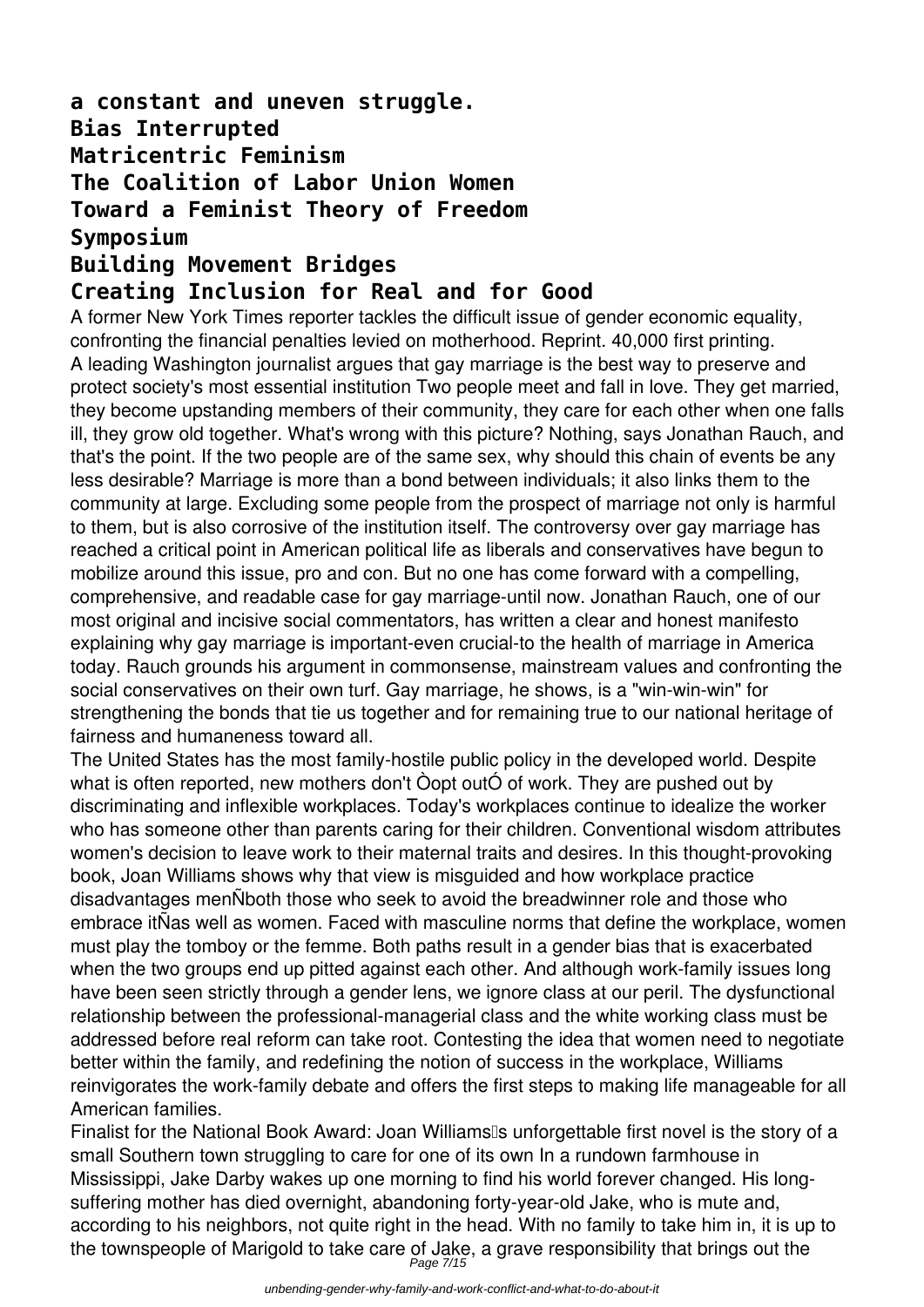best and the worst of a community in which painful truths are usually hidden from sight. In such a place, even the kindest of acts can lead to the most tragic of outcomes. Heralded as the debut of a major new talent when it was first published in 1961, The Morning and the Evening won the John P. Marquand First Novel Award from the Book-of-the-Month Club and established Joan Williams as a leading voice in Southern literature. Elegant, compassionate, and deeply unsettling, it is a portrait of the human spirit in all of its flawed and intricate beauty. and a tale firmly grounded in reality yet told with all the power of myth.

The Subject of Liberty

How Gender Inequality Persists in the Modern World

Growing Up Gay in the South

Pay the Piper

Legal Polarization and the Creation of Culture

Why Women Really Quit Careers and Head Home

Red Families v. Blue Families

During the past three decades, feminist scholars have successfully demonstrated the ubiq uity and omnirelevance of gender as a sociocultural construction in virtually all human collectivities, past and present. Intrapsychic, interactional, and collective social processes are gendered, as are micro, meso, and macro social structures. Gender shapes, and is shaped, in all arenas of social life, from the most mundane practices of everyday life to those of the most powerful corporate actors. Contemporary understandings of gender emanate from a large community of primarily feminist scholars that spans the gamut of learned disciplines and also includes non-academic activist thinkers. However, while in corporating some cross-disciplinary material, this volume focuses specifically on socio logical theories and research concerning gender, which are discussed across the full array of social processes, structures, and institutions. As editor, I have explicitly tried to shape the contributions to this volume along several lines that reflect my long-standing views about sociology in general, and gender sociology in particular. First, I asked authors to include cross-national and historical material as much as possible. This request reflects my belief that understanding and evaluating the here-and-now and working realistically for a better future can only be accomplished from a comparative perspective. Too often, American sociology has been both tempero- and ethnocentric. Second, I have asked authors to be sensitive to withingender differences along class, racial/ethnic, sexual preference, and age cohort lines. Elizabeth Cady Stanton—along with her comrade-in-arms, Susan B. Anthony—was one of the most important leaders of the movement to gain American women the vote. But, as Vivian Gornick argues in this passionate, vivid biographical essay, Stanton is also the greatest feminist thinker of the nineteenth century. Endowed with a philosophical cast of mind large enough to grasp the immensity that women's rights addressed, Stanton developed a devotion to equality uniquely American in character. Her writing and life make clear why feminism as a liberation movement has flourished here as nowhere else in the world. Born in 1815 into a conservative family of privilege, Stanton was radicalized by her experience in the abolitionist movement. Attending the first international conference on slavery in London in 1840, she found herself amazed when the conference officials refused to seat her because of her sex. At that moment she realized that "In the eyes of the world I was not as I was in my own eyes, I was only a woman." At the same moment she saw what it meant for the American republic to have failed to deliver on its fundamental promise of equality for all. In her last public address, "The Solitude of Self," (delivered in 1892), she argued for women's political equality on the grounds that loneliness is the human condition, and that each citizen therefore needs the tools to fight alone for his or her interests. Vivian Gornick first encountered "The Solitude of Self" thirty years ago. Of that

Page 8/15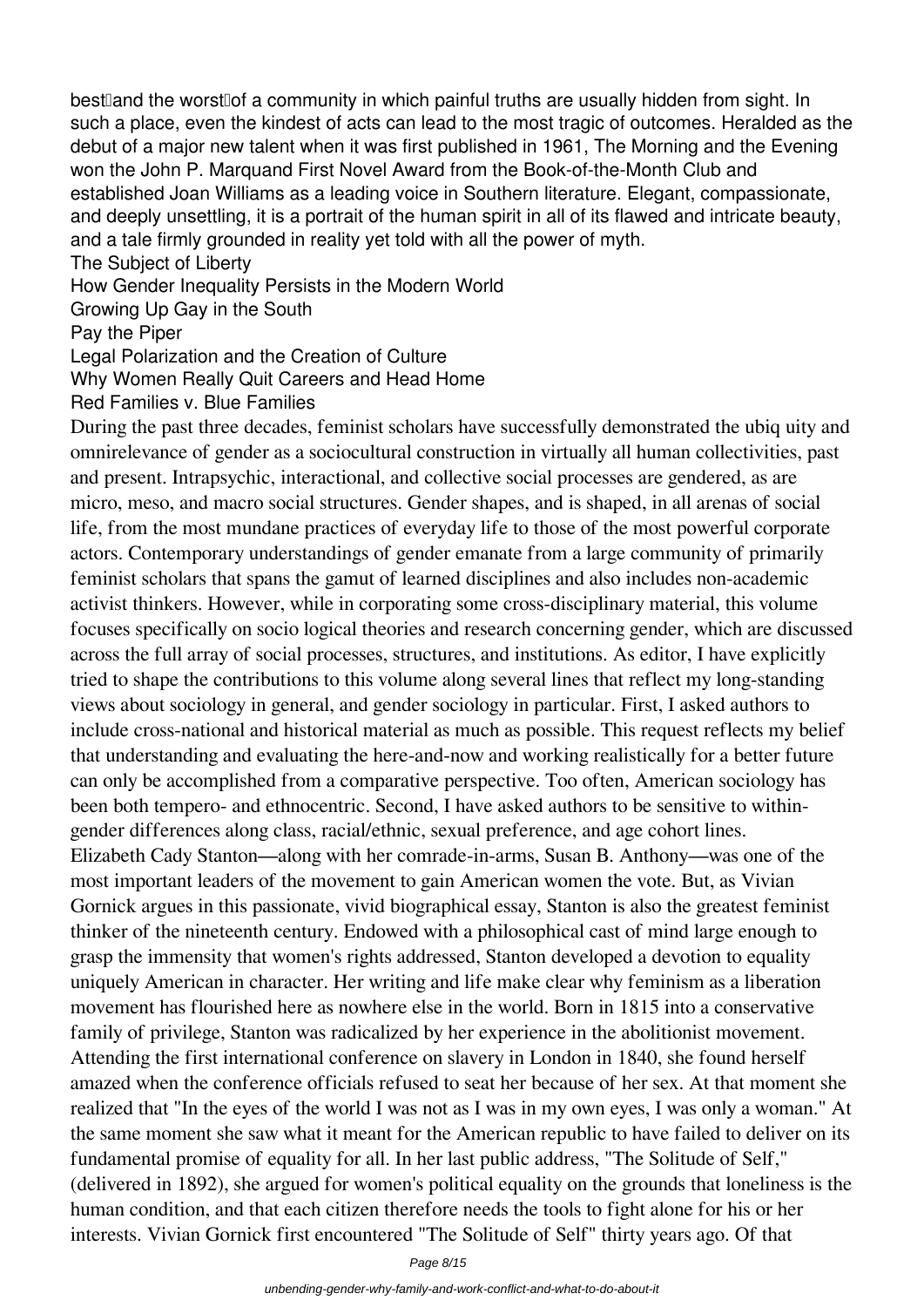moment Gornick writes, "I hardly knew who Stanton was, much less what this speech meant in her life, or in our history, but it I can still remember thinking with excitement and gratitude, as I read these words for the first time, eighty years after they were written, 'We are beginning where she left off.' " The Solitude of Self is a profound, distilled meditation on what makes American feminism American from one of the finest critics of our time.

The book argues that the category of mother is distinct from the category of woman, and that many of the problems mothers face—social, economic, political, cultural, psychological, and so forth—are specific to women's role and identity as mothers. Indeed, mothers are oppressed under patriarchy as women and as mothers. Consequently, mothers need a feminism of their own, one that positions mothers' concerns as the starting point for a theory and politic of empowerment. O'Reilly terms this new mode of feminism matricentic feminism and the book explores how it is represented and experienced in theory, activism, and practice. The chapter on maternal theory examines the central theoretical concepts of maternal scholarship while the chapter on activism considers the twenty-first century motherhood movement. Feminist mothering is likewise examined as the specific practice of matricentric feminism and this chapter discusses various theories and strategies on and for maternal empowerment. Matricentric feminism is also examined in relation to the larger field of academic feminism; here O'Reilly persuasively shows how matricentric feminism has been marginalized in academic feminism and considers the reasons for such exclusion and how such may be challenged and changed.

A cutting-edge, relentless, objective approach to inclusion. Companies spend billions of dollars annually on diversity efforts with remarkably few results. Too often diversity efforts rest on the assumption that all that's needed is an earnest conversation about "privilege." That's not enough. To truly make progress we need to stop celebrating the problem and instead take effective steps to solve it. In Bias Interrupted, Joan C. Williams shows how it's done, and, reassuringly, how easy it is to get started. One of today's preeminent voices on inclusive workplaces, Williams explains how leaders can use standard business tools—data, metrics, and persistence—to interrupt the bias that is continually transmitted through formal systems like performance appraisals, as well as the informal systems that control access to career-enhancing opportunities. The book presents fresh evidence, based on Williams's exhaustive research and work with companies, that interrupting bias helps every group—including white men. Comprehensive, though compact and straightforward, Bias Interrupted delivers real, practical value in an efficient and accessible manner to an audience that has never needed it more. It's possible to interrupt bias. Here's where you start.

The Problem with Work

Or Why Feminism Is Good for Families, Business, and the Nation

The Private Life of War

A Novel

Why It Is Good for Gays, Good for Straights, and Good for America Race, Gender, and Journeys of the Spirit

Unbending Gender

*The Problem with Work develops a Marxist feminist critique of the structures and ethics of work, as well as a perspective for imagining a life no longer subordinated to them. The electrifying story of a woman whose search for love and fulfillment brings her to the very brink of disaster Laurel Wynn is haunted by her insecurities. Raised in a backwater* Page 9/15

unbending-gender-why-family-and-work-conflict-and-what-to-do-about-it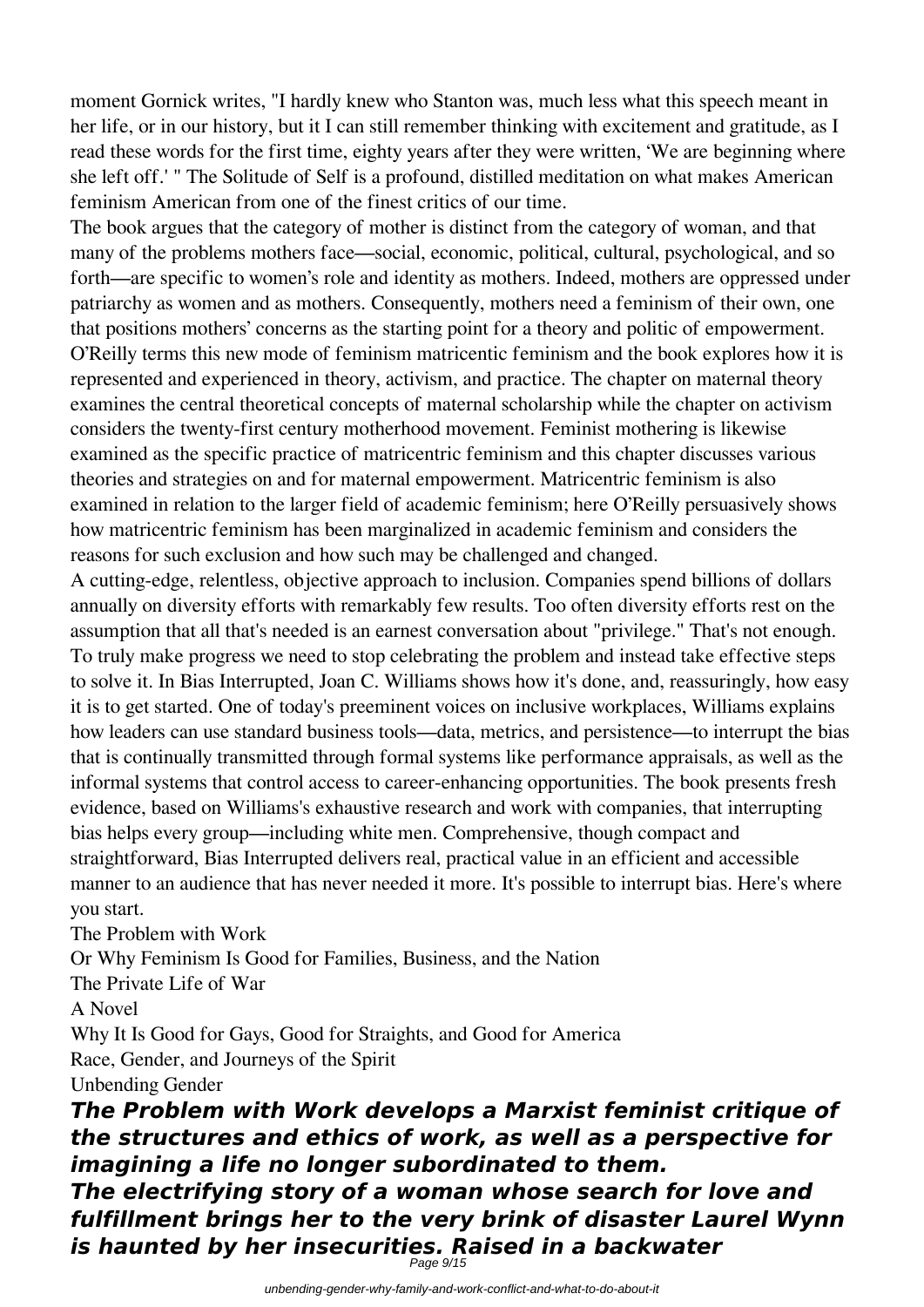*Mississippi town by an alcoholic mother, she is now the author of largely ignored novels and the unhappy wife and mother of an upper-middle-class New England family. She continues to hold out hope, however, that the right kind of love might change everything for the better. When she begins a correspondence with Hal MacDonald, a wealthy Mississippian incarcerated for the accidental murder of his stepson, Laurel comes to believe that she has finally found a partner passionate and charismatic enough to make her feel whole. Enthralled by Hal's ardent letters and their brief jailhouse meetings, Laurel leaves her husband and child to move back to the South. But when Hal is finally released, the fantasy romance she imagined quickly turns into a nightmare. At fiftythree years old, Laurel is in life-threatening danger and must find within herself the courage and the determination not just to survive, but to set herself free once and for all. In Unbending Gender, Joan Williams takes a hard look at the state of feminism in America. Concerned by what she finds--young women who flatly refuse to identify themselves as feminists and working-class and minority women who feel the movement hasn't addressed the issues that dominate their daily lives--she outlines a new vision of feminism that calls for workplaces focused on the needs of families and, in divorce cases, recognition of the value of family work and its impact on women's earning power.Williams shows that workplaces are designed around men's bodies and life patterns in ways that discriminate against women, and that the work/family system that results is terrible for men, worse for women, and worst of all for children. She proposes a set of practical policies and legal initiatives to reorganize the two realms of work in employment and households--so that men and women can lead healthier and more productive personal and work lives. Williams introduces a new 'reconstructive' feminism that places class, race, and gender conflicts among women at center stage. Her solution is an inclusive, family-friendly feminism that supports both mothers and fathers as caregivers and as workers.*

*In Unbending Gender, Joan Williams takes a hard look at the state of feminism in America. Concerned by what she finds--young women who flatly refuse to identify themselves as feminists and working-class and minority women who feel the movement hasn't addressed the issues that dominate their daily lives--she outlines a new vision of feminism that calls for*

Page 10/15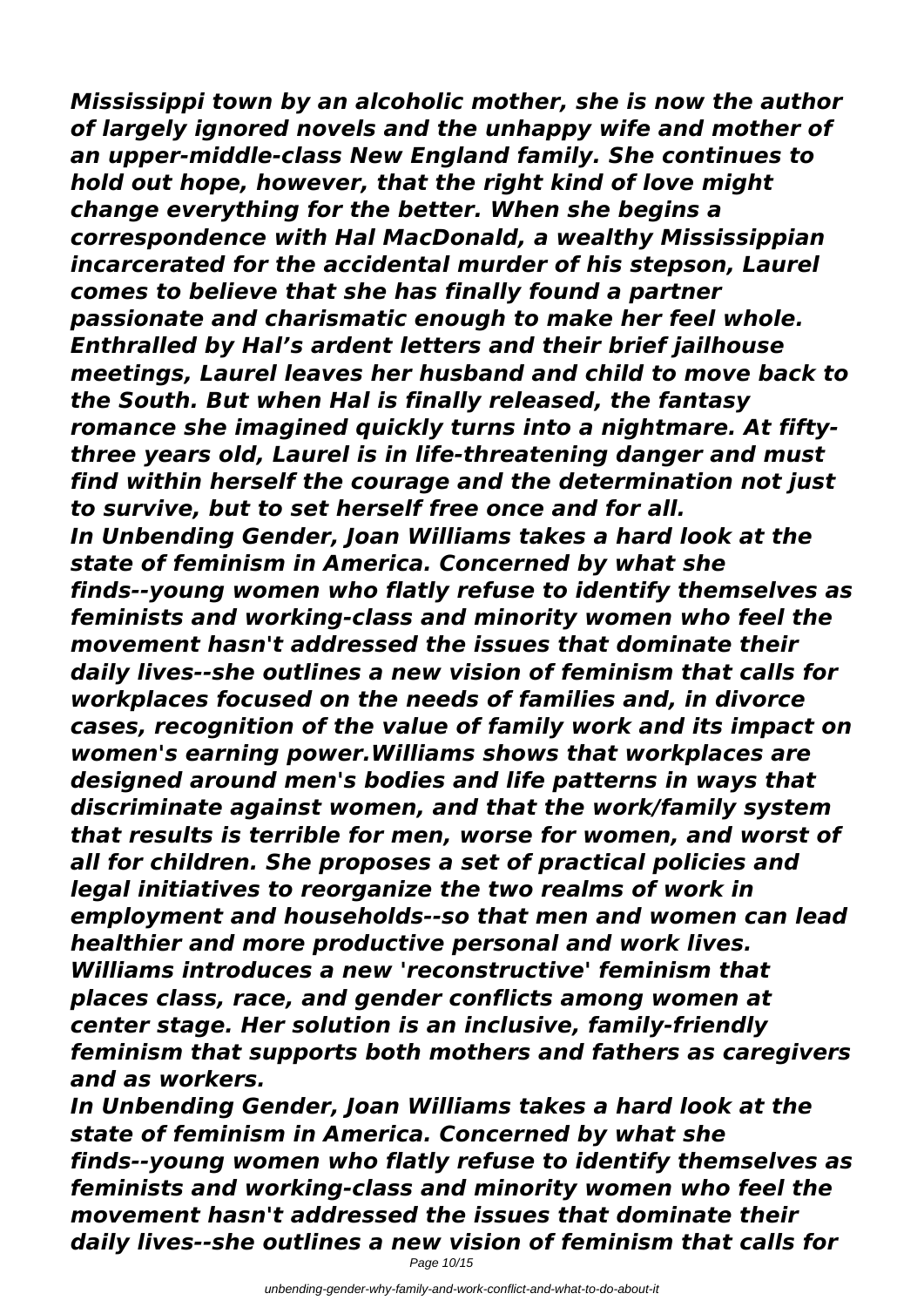*workplaces focused on the needs of families and, in divorce cases, recognition of the value of family work and its impact on women's earning power. Williams shows that workplaces are designed around men's bodies and life patterns in ways that discriminate against women, and that the work/family system that results is terrible for men, worse for women, and worst of all for children. She proposes a set of practical policies and legal initiatives to reorganize the two realms of work in employment and households--so that men and women can lead healthier and more productive personal and work lives. Williams introduces a new 'reconstructive' feminism that places class, race, and gender conflicts among women at center stage. Her solution is an inclusive, family-friendly feminism that supports both mothers and fathers as caregivers and as workers.*

*Woman's Inhumanity to Woman Solving the Part-time Puzzle*

*Why the Most Important Job in the World is Still the Least Valued*

*Engaged Fatherhood for Men, Families and Gender Equality Framed by Gender Family Men*

## *Taking On the Big Boys*

In a world that is often ruled by buyers and sellers, those things that are often considered priceless become objects to be marketed and from which to earn a profit.

What do children need to grow and develop? And how can their needs be met when parents work? Emphasizing the importance of parental choice, quality of care, and work opportunities, economist Jane Waldfogel guides readers through the maze of social science research evidence to offer comprehensive answers and a vision for change. Drawing on the evidence, Waldfogel proposes a bold new plan to better meet the needs of children in working families, from birth through adolescence, while respecting the core values of choice, quality, and work: Allow parents more flexibility to take time off work for family responsibilities; Break the link between employment and essential family benefits; Give mothers and fathers more options to stay home in the first year of life; Improve quality of care from infancy through the preschool years; Increase access to high-quality out-ofschool programs for school-aged children and teenagers. "I recommend a book by Professor Williams, it is really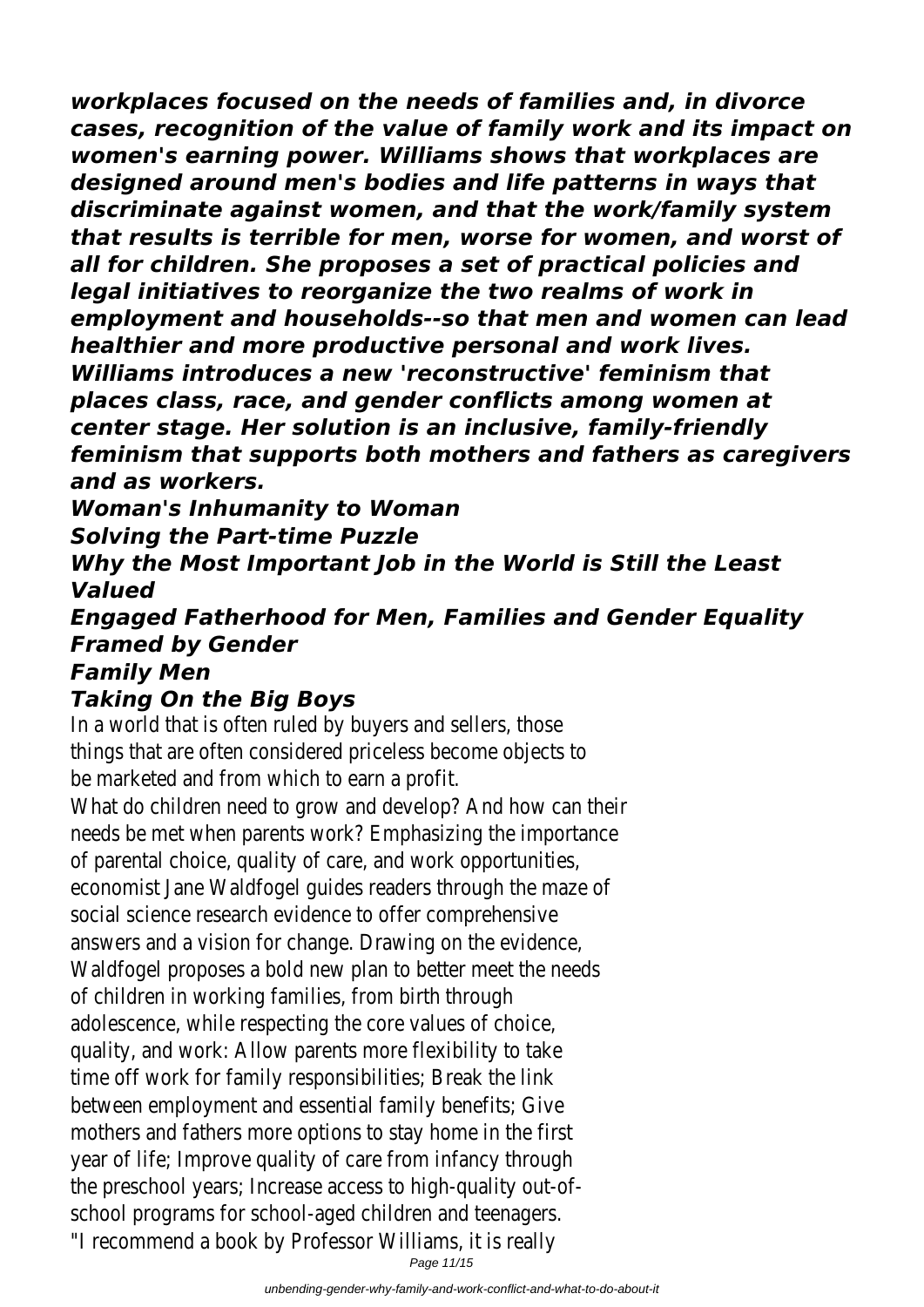worth a read, it's called White Working Class." -- Vice President Joe Biden on Pod Save America An Amazon Best Business and Leadership book of 2017 Around the world, populist movements are gaining traction among the white working class. Meanwhile, members of the professional elite—journalists, managers, and establishment politicians--are on the outside looking in, left to argue over the reasons. In White Working Class, Joan C. Williams, described as having "something approaching rock star status" by the New York Times, explains why so much of the elite's analysis of the white working class is misguided, rooted in class cluelessness. Williams explains that many people have conflated "working class" with "poor"--but the working class is, in fact, the elusive, purportedly disappearing middle class. They often resent the poor and the professionals alike. But they don't resent the truly rich, nor are they particularly bothered by income inequality. Their dream is not to join the upper middle class, with its different culture, but to stay true to their own values in their own communities--just with more money. While white working-class motivations are often dismissed as racist or xenophobic, Williams shows that they have their own class consciousness. White Working Class is a blunt, bracing narrative that sketches a nuanced portrait of millions of people who have proven to be a potent political force. For anyone stunned by the rise of populist, nationalist movements, wondering why so many would seemingly vote against their own economic interests, or simply feeling like a stranger in their own country, White Working Class will be a convincing primer on how to connect with a crucial set of workers--and voters. This book reconsiders the dominant Western understandings of freedom through the lens of women's real-life experiences of domestic violence, welfare, and Islamic veiling. Nancy Hirschmann argues that the typical approach to freedom found in political philosophy severely reduces the concept's complexity, which is more fully revealed by taking such practical issues into account. Hirschmann begins by arguing that the dominant Western understanding of freedom does not provide a conceptual vocabulary for accurately characterizing women's experiences. Often, free choice is assumed when women are in fact coerced--as when a battered woman who stays with her abuser out of fear or economic necessity is said to make this choice because it must not be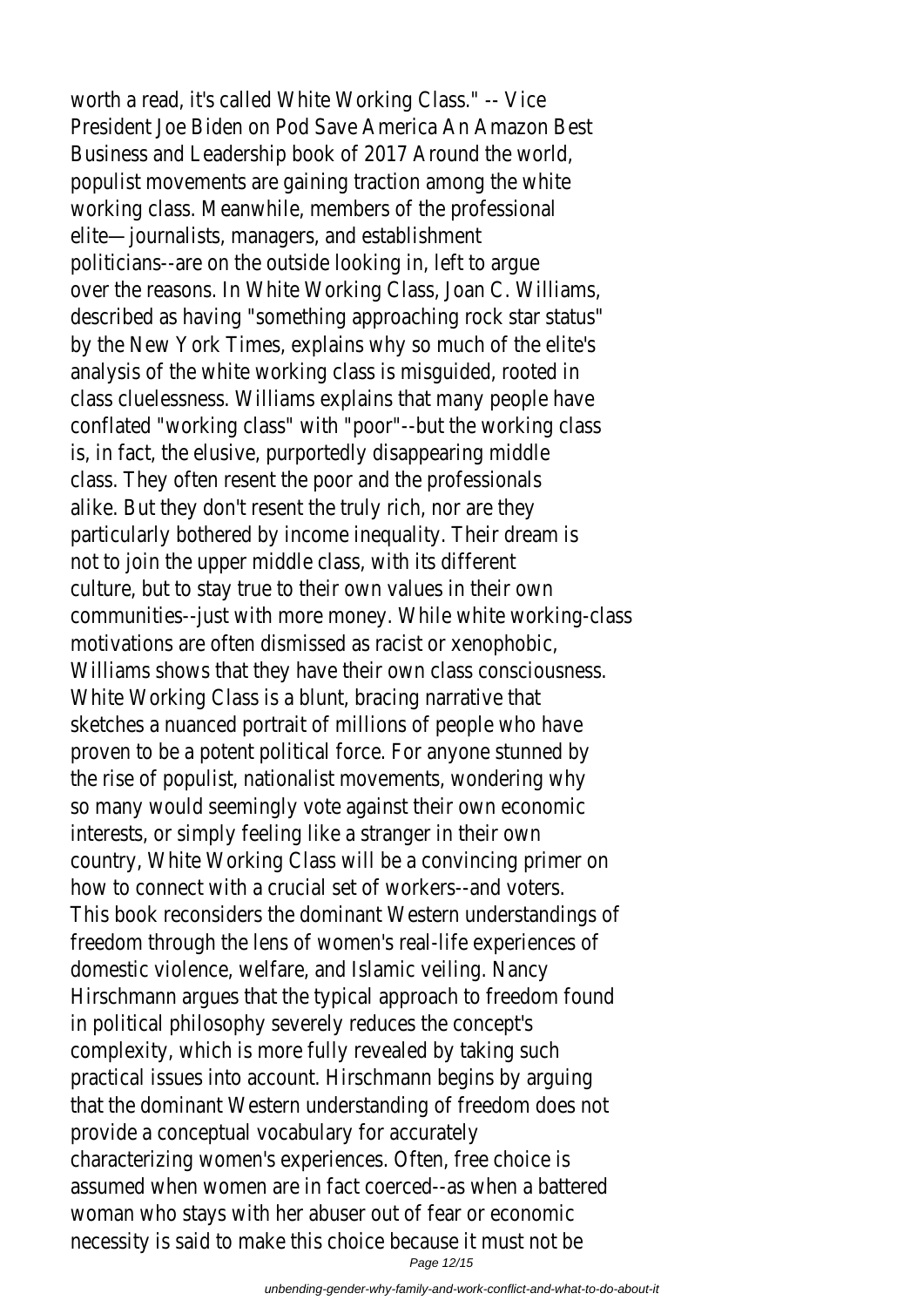so bad--and coercion is assumed when free choices are made--such as when Westerners assume that all veiled women are oppressed, even though many Islamic women view veiling as an important symbol of cultural identity. Understanding the contexts in which choices arise and are made is central to understanding that freedom is socially constructed through systems of power such as patriarchy, capitalism, and race privilege. Social norms, practices, and language set the conditions within which choices are made, determine what options are available, and shape our individual subjectivity, desires, and self-understandings. Attending to the ways in which contexts construct us as "subjects" of liberty, Hirschmann argues, provides a firmer empirical and theoretical footing for understanding what freedom means and entails politically, intellectually, and socially. The Career Mystique Overcoming Class Cluelessness in America Reshaping the Work-Family Debate Four Patterns Working Women Need to Know What Works for Women at Work Cases and Readings in Law and Culture

Toward a Corporeal Feminism

**"Volatile Bodies demonstrates that the sexually specific body is socially constructed: biology or nature is inherently social and has no pure or natural 'origin' outside culture. Being the raw material of social and cultural organization, it is subject to the endless rewriting and inscription that constitute all sign systems. Grosz demonstrates that the theories of, among others, Freud and Lacan theorize a male body. She then turns to corporeal experiences unique to women--menstruation, pregnancy, childbirth, lactation, menopause--to lay the groundwork for new theories of sexed corporeality."--Back cover.**

**This aim of this open access book is to launch an international, cross-disciplinary conversation on fatherhood engagement. By integrating perspective from three sectors -- Health, Social Policy, and Work in Organizations -- the book offers a novel perspective on the benefits of engaged fatherhood for men, for families, and for gender equality. The chapters are crafted to engaged broad audiences, including policy makers and organizational leaders, healthcare practitioners and fellow scholars, as well as families and their loved ones.**

**This groundbreaking new book weaves personal portraits of lesbian and gay Southerners with interdisciplinary commentary about the impact of culture, race, and gender on the development of sexual**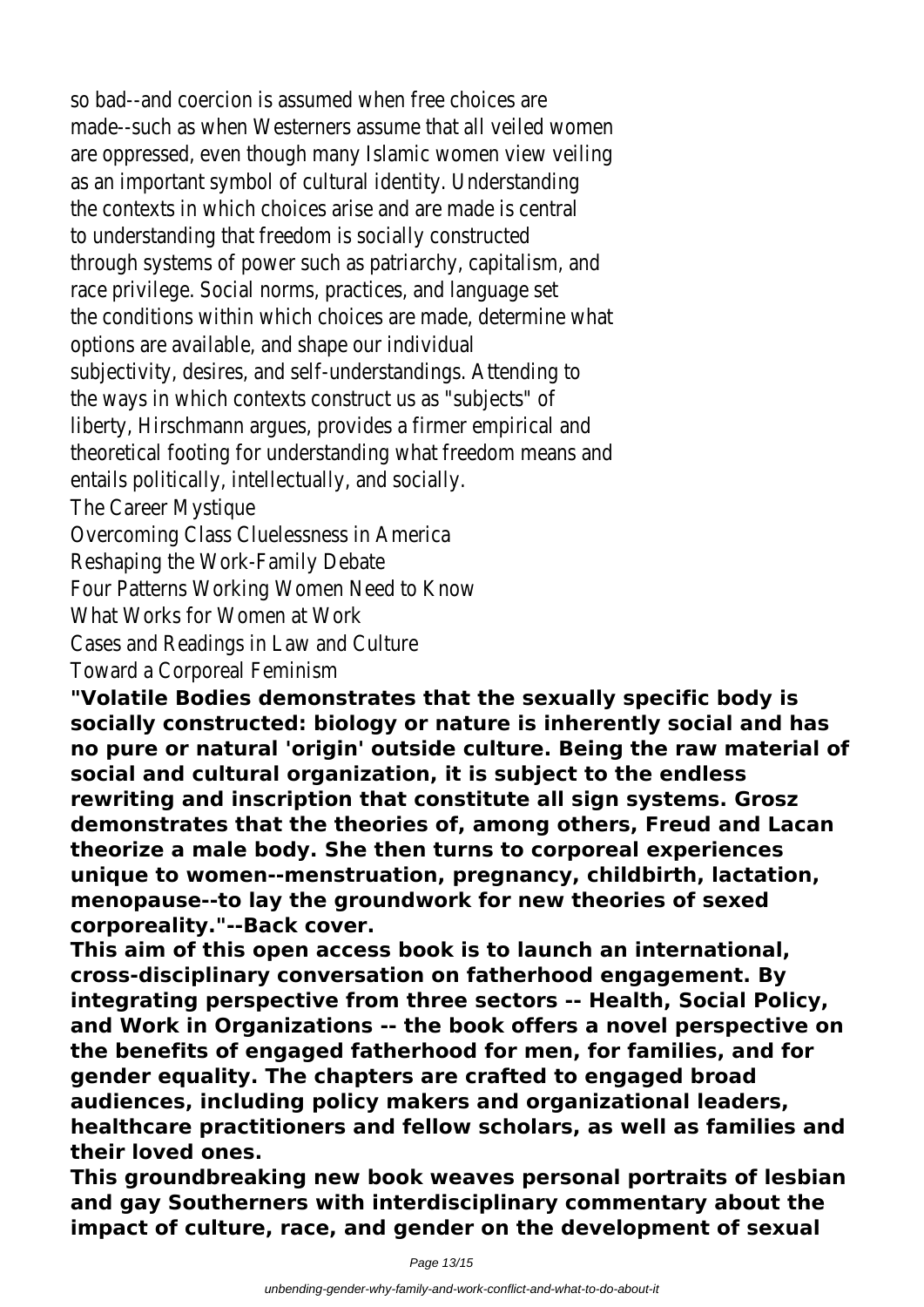**identity. Growing Up Gay in the South is an important book that focuses on the distinct features of Southern life. It will enrich your understanding of the unique pressures faced by gay men and lesbians in this region--the pervasiveness of fundamental religious beliefs; the acceptance of racial, gender, and class community boundaries; the importance of family name and family honor; the unbending view of appropriate childhood behaviors; and the intensity of adolescent culture. You will learn what it is like to grow up gay in the South as these Southern lesbians and gay men candidly share their attitudes and feelings about themselves, their families, their schooling, and their search for a sexual identity. These insightful biographies illustrate the diversity of persons who identify themselves as gay or lesbian and depict the range of prejudice and problems they have encountered as sexual rebels. Not just a simple compilation of "coming out" stories, this landmark volume is a human testament to the process of social questioning in the search for psychological wholeness, examining the personal and social significance of acquiring a lesbian or gay identity within the Southern culture. Growing Up Gay in the South combines intriguing personal biographies with the extensive use of scholarship from lesbian and gay studies, Southern history and literature, and educational thought and practice. These features, together with an extensive bibliography and appendices of data, make this essential reading for educators and other professionals working with gay and lesbian youth.**

**An exploration of the inherent and often hidden logic of political conflict.**

**Handbook of the Sociology of Gender**

**Raising the Race**

**Unbending Gender : why Family and Work Conflict and what to Do about it**

**Women, Men, and the Quest for Economic Citizenship in 20th Century America**

**Opting Out?**

### **The Morning and the Evening White Working Class**

*A major new work by a leading women's historian and a study of how a "gendered imagination" has shaped social policy in America. Illustrations.*

*Over the past four or five decades, the feminist revolution has brought a lot of changes. There is a lot of evidence that the glass ceiling is being shattered. For one particular group, however, gender equity remains elusive. That group is working mothers. The problem of the "glass ceiling" has now turned into a related, from different problem: "the maternal wall." In the first Journal of Social Issues (JSI) to deal specifically with the topic of working mothers, scholars from several disciplines discuss a variety of aspects of the problem of the maternal wall.*

*Gay Marriage The Politics of Objectivity Why Men and Class Matter*